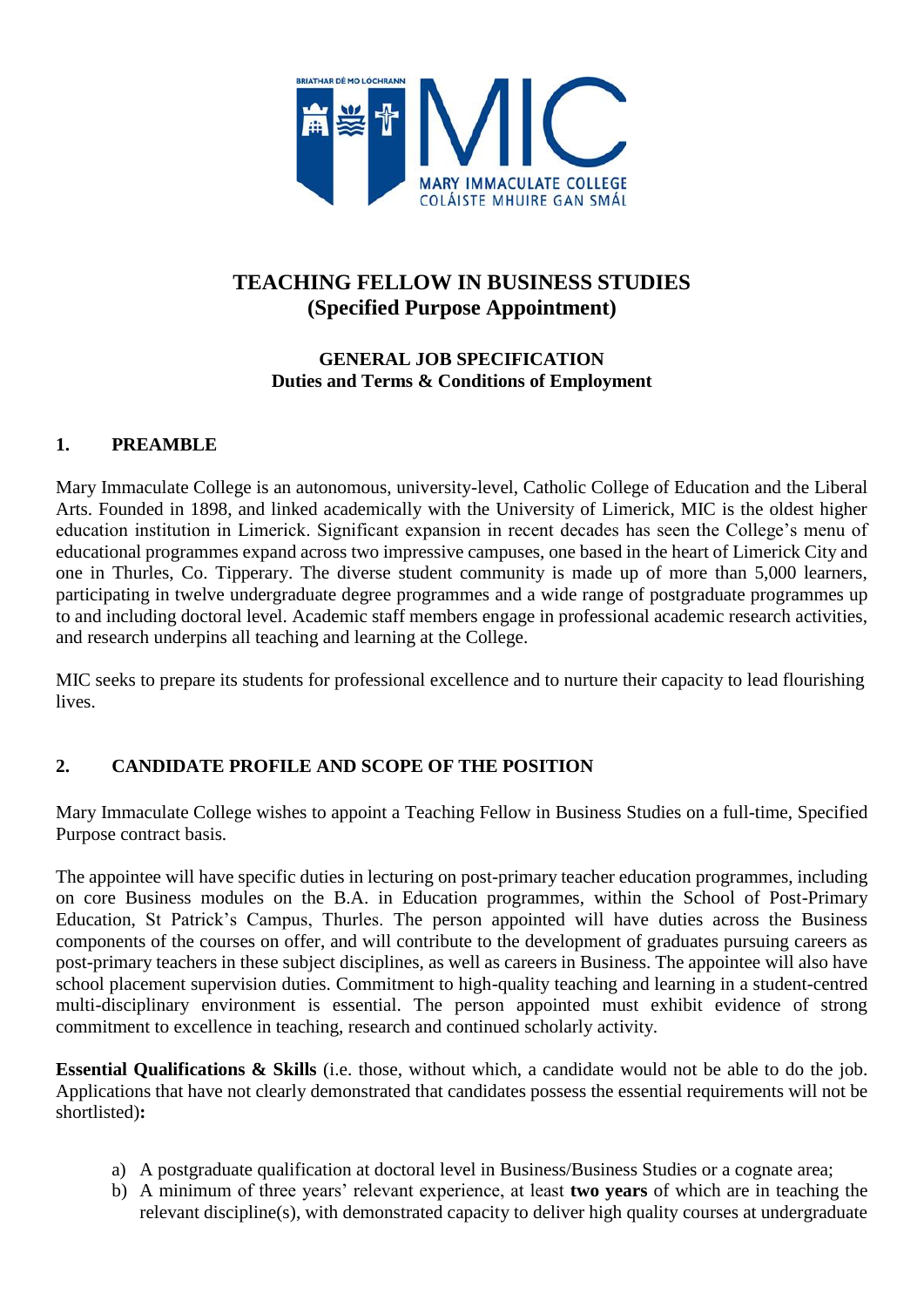level, in the areas of Business/Business Studies (Marketing, Management and Leadership, Entrepreneurship and Innovation, Organisational Behaviour); and at postgraduate level.

- c) Evidence of engagement in research in the area of Business/Business Studies or a cognate area with a demonstrated ability to publish research of a high standard and continued scholarly activity;
- d) Experience of and a demonstrated commitment to excellence in undergraduate and postgraduate teaching, programme development and academic innovation;
- e) Experience supervising undergraduate research projects/dissertations; with the demonstrated capacity to supervise postgraduate research
- f) Experience of, and commitment to high-quality teaching and learning in a student-centred multidisciplinary environment and to working in an interdisciplinary setting;
- g) Competent user of ICT, with the ability to use digital skills in the classroom setting.
- h) Evidence of a commitment to continuing professional development (CPD);
- i) Excellent communication, networking and interpersonal skills;
- j) Excellent organisational, prioritisation and time management skills.

*Cuirfear fáilte roimh iarratais ó dhaoine go bhfuil dearcadh dearfach acu i leith na Gaeilge. Applications are welcome from people who have a positive outlook to Irish.*

*Please note that current government policy may have implications for the re-employment of applicants who are currently in receipt of a public sector pension.*

#### **3. JOB DESCRIPTION**

#### **Reporting Relationship**

The appointee is required to carry out the duties attached to the post, under the general direction of the Head of School of Post-primary Education, to whom he/she reports, and to whom he/she is responsible for the performance of these duties in the first instance. The appointee will report through the Head of School of Post-primary Education to the respective Deans of Education and Arts, and to the College President and/or such other College Officers as the President may designate from time to time. Programme and module modifications to courses delivered by the successful candidate go through the approval pathway under the formal authority of the relevant Head of Department at Mary Immaculate College.

He/she will liaise with the Heads of Departments and those in leadership/management positions within the School of Education, the respective Deans of Education and Arts, and other College personnel and with relevant College bodies in carrying out the duties attaching to the post. In the case of there being a crossover in terms of the duties and responsibilities of other post holders within the College, the College President will adjudicate on same.

The appointee is required to carry out the duties attached to the post under the direction of two-line managers, the Head of School of Post-Primary Education at MIC Thurles and the Head of the Department of Mathematics and Computer Studies, MIC. At MIC Thurles, the appointee will be required to carry out the duties attached to the post, under the general direction of the Head of School of Post-Primary Education at MIC Thurles. The appointee will be responsible to the Head of the Department of Mathematics and Computer Studies, MIC with regards to those duties concerning academic integrity in the teaching and assessment of academic Business Studies modules and academic research in Business Studies. The appointee will report through both line managers to either the Deans of Arts or Education where appropriate, and to the College President and/or such other College Officers as the President may designate from time to time. As well as being a member of the Department of Mathematics and Computer Studies, MIC, and Arts Faculty, the appointee will be a member of the School of Education, MIC Thurles. Programme and module modifications to courses delivered by the successful candidate will go through the approval pathway under the formal authority of the Head of the Department of Mathematics and Computer Studies at Mary Immaculate College. In the case of there being a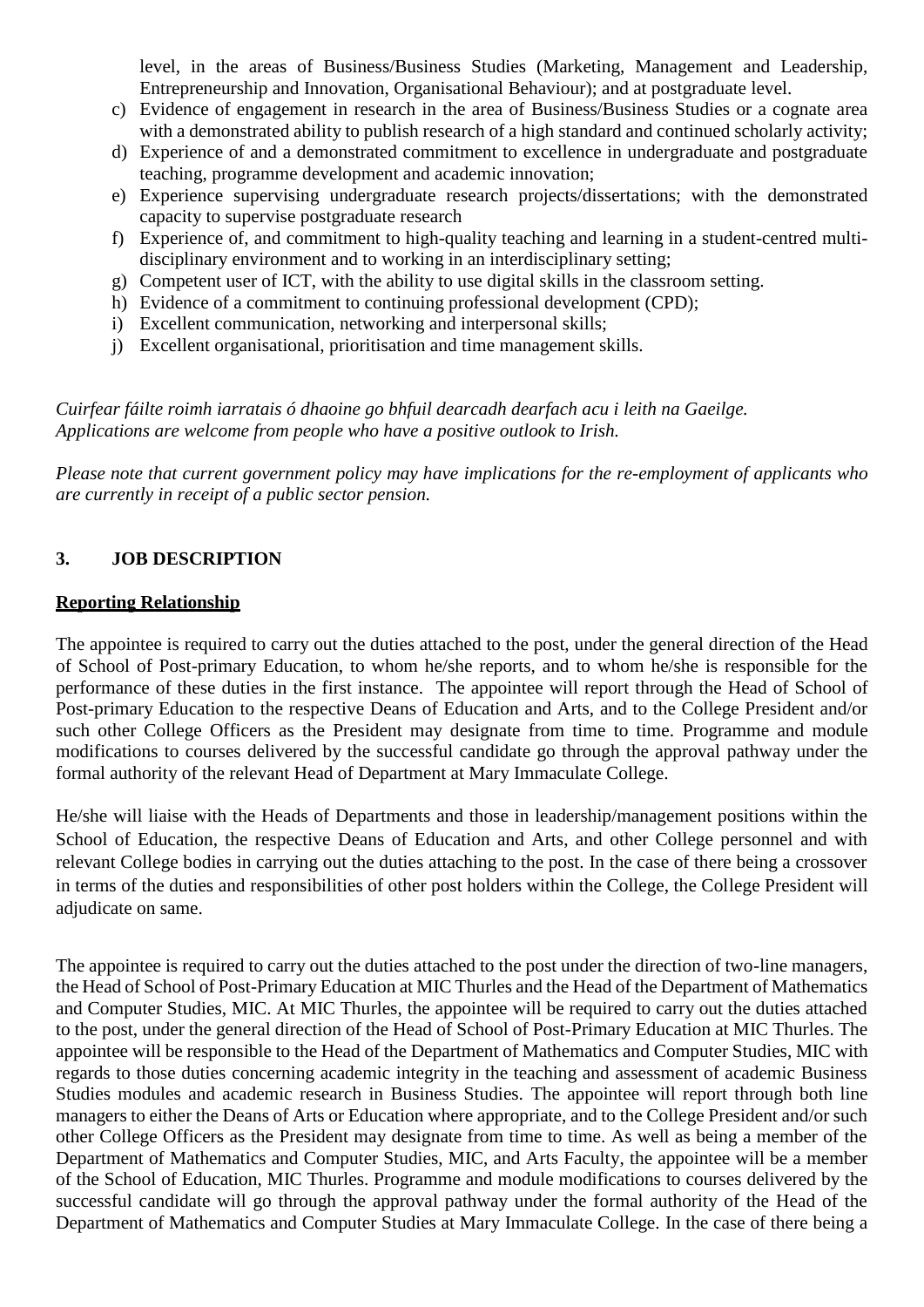crossover in terms of the duties and responsibilities of other post holders within the College, the College President will adjudicate on same.

#### **Duties and Responsibilities**

- 1. Teaching and assessing students at undergraduate level. This may include lecturing, tutoring, leading practical learning activities, supervising school placement, research project/dissertation supervision, supervising and grading assessments;
- 2. Teaching, supervising and assessing postgraduate students, including lecturing, leading seminars and other learning activities, supervision of student research activities, and setting, supervising and grading assessments;
- 3. Facilitating cross curricular and interdisciplinary modules across the school/campuses;
- 4. Contributing as required, to the assurance and enhancement of teaching quality;
- 5. Designing and delivering new courses and programmes;
- 6. Development of innovative teaching and learning strategies and assessment practices;
- 7. Developing and enhancing the curriculum;
- 8. Outreach and promotional activities and the recruitment and selection of undergraduate and postgraduate students;
- 9. Conducting research and engaging in scholarship of quality and substance;
- 10. Disseminating research and scholarly outcomes through: peer reviewed publication; presentation at national and international conferences; preparation of professional reports; commercialisation; or other appropriate means;
- 11. Integrating research into the teaching curriculum;
- 12. Engaging in all the administrative duties/processes of the department including participation in meetings of the Department, Faculty of Arts, School of (Post-Primary) Education, and other groupings;
- 13. Attendance and participation in all meetings of Examination Boards;
- 14. Consultation with students and the broader learning community;

The appointee is responsible to Head of School for the performance of duties. The work is broadly defined and the list of duties is not exhaustive. The performance of the entire range of duties is not necessarily confined to any one individual, as the work requires that the staff function in a flexible manner, and work together as a team. The College retains the right to assign new duties and/or to re-assign staff to other areas of the College, in response to service needs.

# **4. TERMS AND CONDITIONS OF EMPLOYMENT**

#### **General**

All persons employed will sign an appropriate contract, which will contain terms and conditions of the employment. A job description is given to all applicants for employment and this will form part of the contract documentation.

#### **Place of Work**

The appointee's place of work will be Mary Immaculate College, Limerick. The College reserves the right to require the appointee to work from any other location.

It is a requirement of the College that the appointee must reside within a reasonable distance of the College.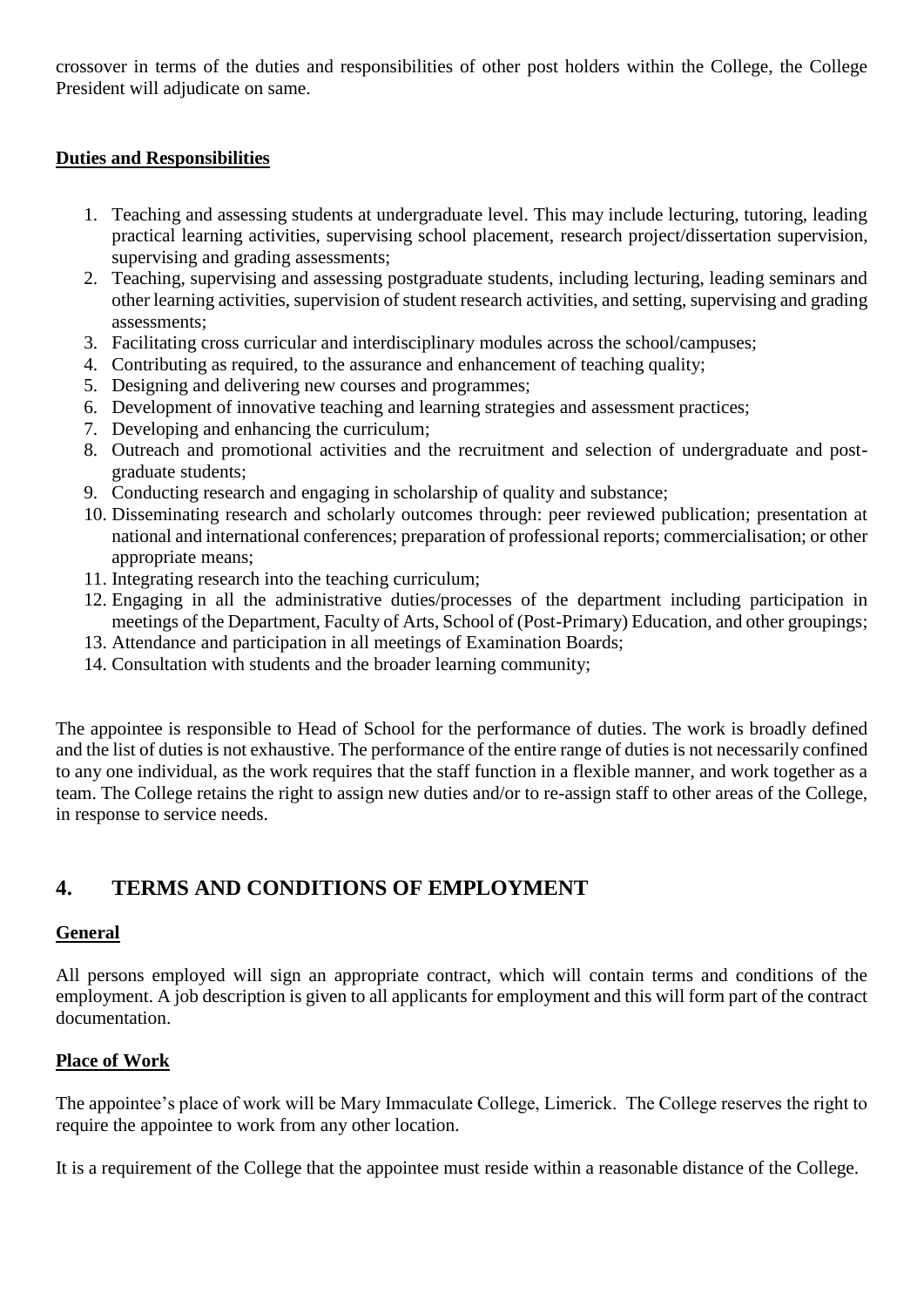### **Exclusivity of Service and Outside Work**

The person appointed will be required to devote their full-time attention and abilities to their duties during their working hours in the College and to act in the best interest of the College at all times. Therefore, for as long as the successful applicant is working in the College, they may not, without the prior written consent of the College, be actively engaged or concerned in any way, either directly or indirectly, in any other business or undertaking where this is or is likely to be in conflict with the College's interests or the performance of the duties that the person has been employed for.

Apart from the occasional giving of lectures elsewhere, the writing of books and occasional literary materials, the appointee will not, their tenure of office, undertake paid outside work unless they have received the permission of Vice President, Academic Affairs (VPAA) to undertake such work on the terms and conditions as agreed for the particular undertaking in question. In every case, it is the duty of the appointee to seek in writing the prior permission of the VPAA. It is also the duty, in every case, of the appointee to inform the person or body for whom the work is being undertaken, that the work is being conducted in a private capacity and that the College cannot in any circumstances be responsible for such work.

# **Probationary Period**

The appointment is subject to satisfactory completion of the standard 9 month probationary period. The probationary period may be extended at the discretion of the College but will not in any case exceed 11 months. Absences during the period of probation will extend the probationary period. Performance and conduct during the probationary period will be monitored through a process of assessment meetings. Termination of employment during the probationary period, for any reason or no reason, will be at the discretion of the College. The disciplinary procedure will not apply to a dismissal during probation where the probationary employee has been employed by MIC for less than 12 months.

#### **Hours of Attendance**

The normal working week is 39 hours per week or 7.8 hours per day, Monday to Friday. The appointee is expected to be habitually present and available to staff and students alike during normal College hours, Monday to Friday.

The appointee may be required to work occasional evenings and weekends.

Academic staff members are required to supply students with an e-mail address at which they can be contacted. They must also provide the College Authorities with a telephone number at which they may be contacted during non-semester times. However, under no circumstances will contact telephone numbers to given to students by College Authorities.

#### **Salary**

The appointment will be made on the salary scale at a point in line with current Government Pay Policy. In keeping with all other branches of the Civil and Public Service, individual bargaining for salary increases is not allowed. New entrants to the Civil or Public Sector, as defined in Circular 18/2010, will commence on the first point of the salary scale.

With effect from 1st February 2022, the annual salary scale for Teaching Fellow is:

€32,136; €34,092; €35,012; €36,788; €37,905; €39,162; €40,342; €41,531; €42,446; €44,774 (10 points).

Increments are awarded in line with national pay agreements.

Salary will be paid on a monthly basis on the 25th of each month, or the previous Friday if  $25<sup>th</sup>$  falls on a weekend, using the Paypath facility. Payment of salaries and wages are subject to statutory deductions, i.e. Income Tax (PAYE), Superannuation Contributions, Pay Related Social Insurance (PRSI) and Universal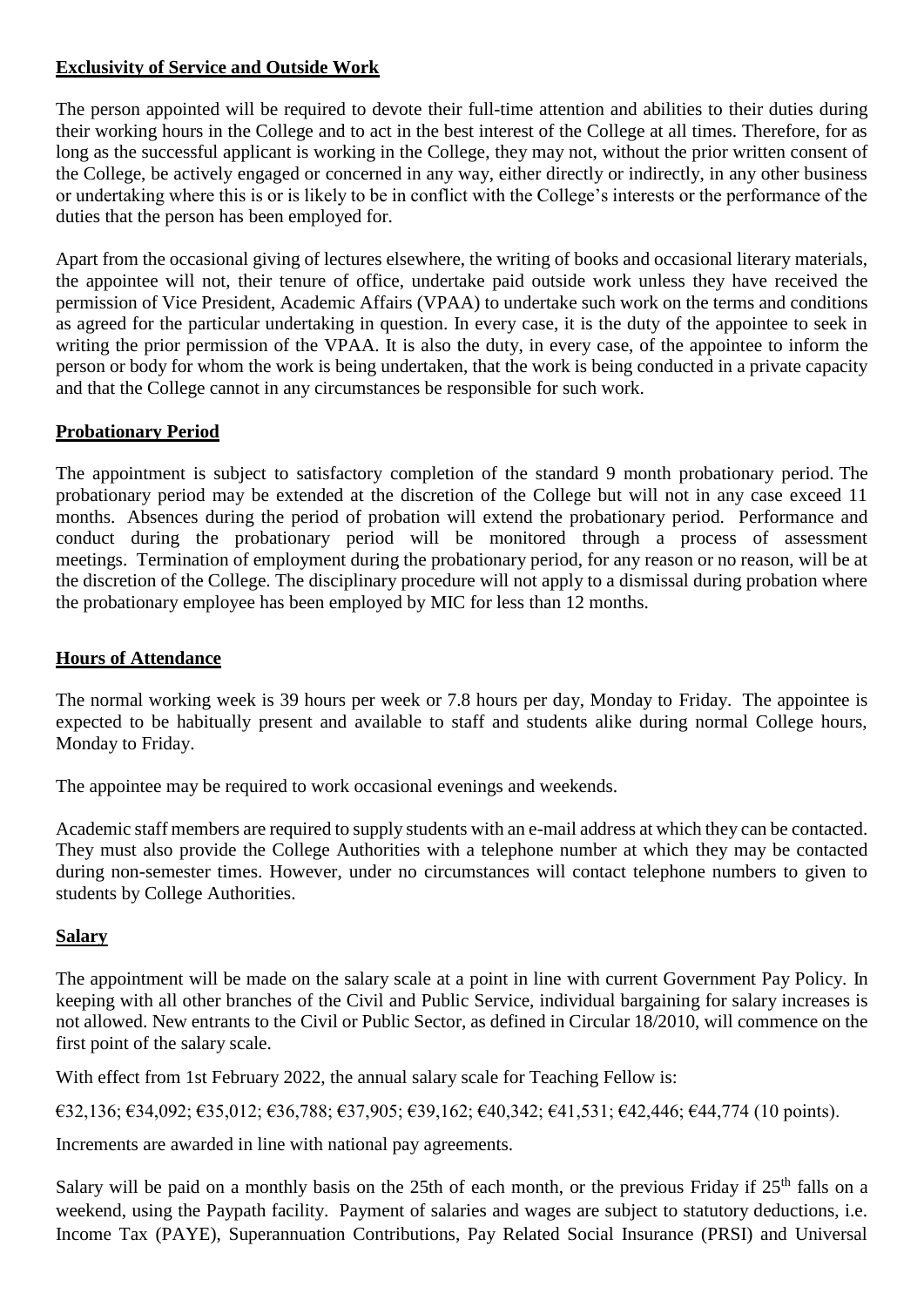### **Superannuation**

New entrants appointed will be required to participate in the Single Public Service Pension Scheme and pay Superannuation contributions at the appropriate rates in accordance with the provisions of the Public Service Pensions (Single Scheme and Other Provisions) Act, 2012. Details of this scheme can be obtained from the College's website.

All other eligible appointees are automatically included in the Colleges' of Education Pension Scheme on taking up appointment. In compliance with the Colleges of Education Pension Scheme, deductions amounting to 6.5% are made from salary. Details of the regulations concerning the Colleges' of Education Pension Scheme may be obtained from the College's Human Resources Office.

The appointee will also be required to pay Additional Superannuation Contribution (ASC) under the provision of Public Service and Pensions Act 2017.

Appointees who commenced employment in the public service between 1st April 2004 and 31st December 2012 and have not had a break in employment of greater than 6 months will have no mandatory retirement age. All other appointees will have a mandatory retirement age of 70.

Staff who are not eligible for membership of the Colleges' of Education Pension Scheme or the Single Public Service Pension Scheme may avail of a PRSA (Personal Retirement Savings Account). A designated PRSA provider has been nominated by the College and staff who are not eligible for membership of the aforementioned schemes should contact the Finance Office for further information on PRSA.

### **Annual Leave**

In addition to Public Holidays, a minimum of 20 working days will be allowed per annum, pro-rata. Annual leave should be taken when students are off campus and the taking of leave must have the prior approval of the relevant Line Manager.

Public Holidays are granted in accordance with the provisions of the Organisation of Working Time Act, 1997.

#### **Sick Leave**

Employees who have a minimum 3 months continuous employment with the College may be granted sick pay subject to the terms of the Public Service Sick Leave Scheme. Sick pay is contingent on full cooperation and compliance with the College's absence management procedures.

#### **Termination of Employment**

At least **three** calendar month written notice is required to resign this post.

On the termination of employment but before departing from the College, staff members are required to return to the College all books, reports, memoranda, correspondence, papers, records, reports, files including data held on electronic files, computer disks, electronically recorded discs, and any other documentation, and all other property, including office keys, belonging to the College or relating to its business or affairs which are in the possession of a staff member or under their control when the employment is terminated.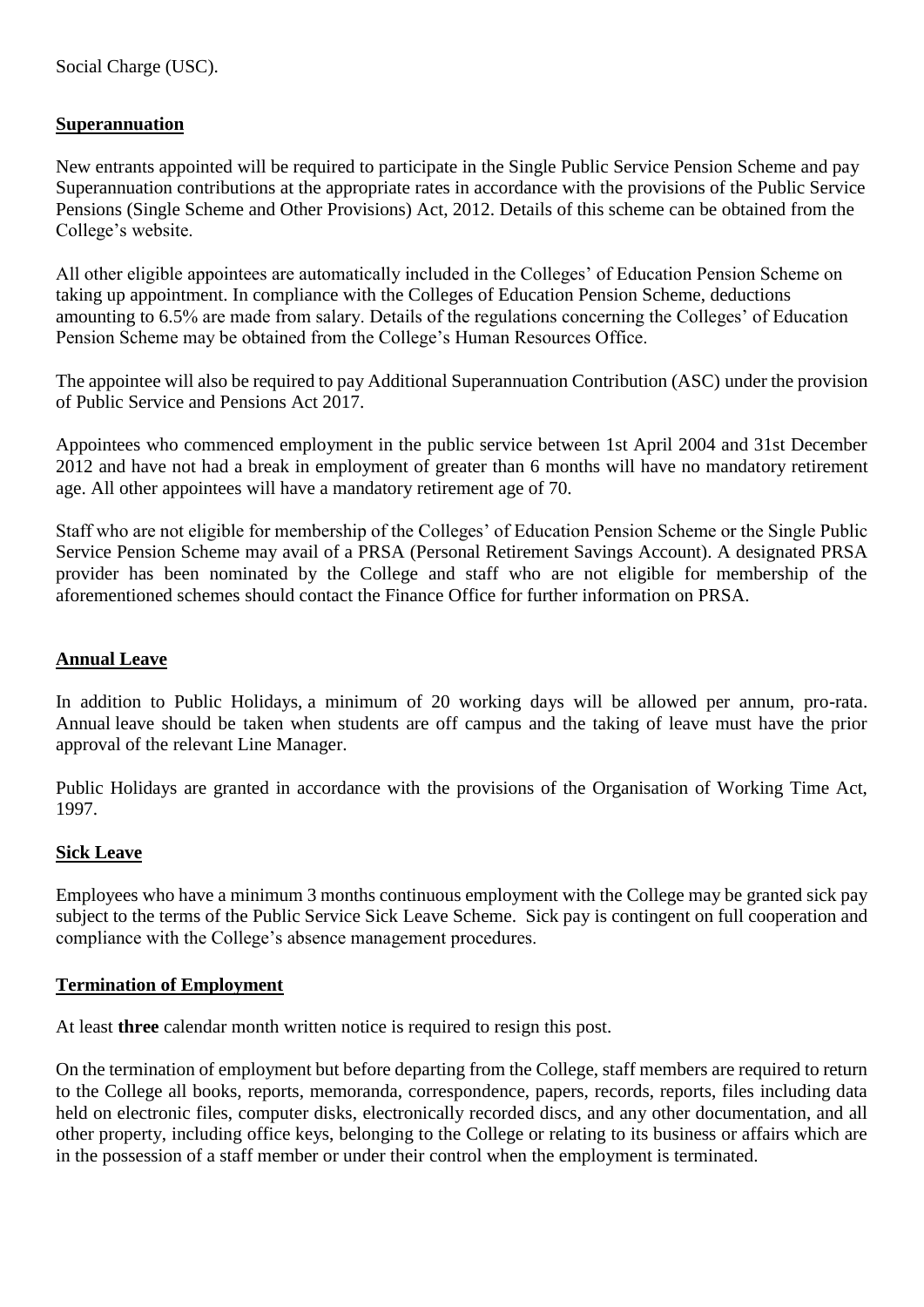### **Confidentiality**

In the course of working in Mary Immaculate College, the person appointed may have access to or hear information concerning staff and/or students and/or the functioning and the business of the College. Such information acquired in the course of employment with the College, including any aspect of the College's responsibilities or operations, is considered to be confidential information. On no account must information concerning students, staff or other College business be divulged or discussed except in the performance of normal duties and, unless authorised to do so, this information shall not be communicated to a third party. In addition records must never be left in a manner that unauthorised persons can obtain access to them and must be kept in safe custody when no longer required.

## **Health & Safety**

Mary Immaculate College will ensure as far as reasonably practicable, a safe and healthy work environment. Therefore, it is the duty of each employee to take reasonable care to protect the health and safety of themselves and of other people in the workplace. Each employee must comply with all health and safety policies and procedures in operation in Mary Immaculate College and familiarise him/herself with the Safety Statement.

Employees are obliged to wear the PPE (Personal Protective Equipment) they have been provided with and no person shall intentionally or recklessly interfere with or misuse any appliance, protective clothing or other equipment provided in the workplace for health and safety purposes. Employees are statutorily/legally obliged to ensure that any accidents/incidents which may occur are reported promptly to the Health and Safety Officer on the MIC Accident/Incident Report Form.

#### **College Policies, Rules and Regulations**

The College is a Public Sector employer and is bound by National Agreements. It is also bound by regulations, circulars and directives issued on behalf of Government by the Department of Finance, the Department of Education, the Department of Further and Higher Education, Research, Innovation and Science and the Higher Education Authority.

Employees are at all times subject to the provisions of the Code of Conduct for Staff, College policies, rules and regulations. These policies include but are not confined to Disciplinary & Grievance Policies, Dignity at Work, Examination Rules & Regulations, Policy on Responsible Computing and Use of Information Technology Facilities. All policies are outlined on the College's Staff Portal for College employees. All employees are required to familiarise themselves with the contents of Policies and Procedures, on the College's Staff Portal.

# **5. APPLICATION AND SELECTION PROCESS**

#### **Method of Selection for Recommendation**

#### *Shortlisting*

An expert group will convene to conduct shortlisting of applicants, measured against pre-determined criteria.

*The criteria that will be used to shortlist candidates for this appointment are:*

- a) A postgraduate qualification at doctoral level in Business/Business Studies or a cognate area;
- b) A minimum of three years' relevant experience, at least **two years** of which are in teaching the relevant discipline(s), with demonstrated capacity to deliver high quality courses at undergraduate level, in the areas of Business/Business Studies (Marketing, Management and Leadership, Entrepreneurship and Innovation, Organisational Behaviour); and at postgraduate level.
- c) Evidence of engagement in research in the area of Business/Business Studies or a cognate area with a demonstrated ability to publish research of a high standard and continued scholarly activity;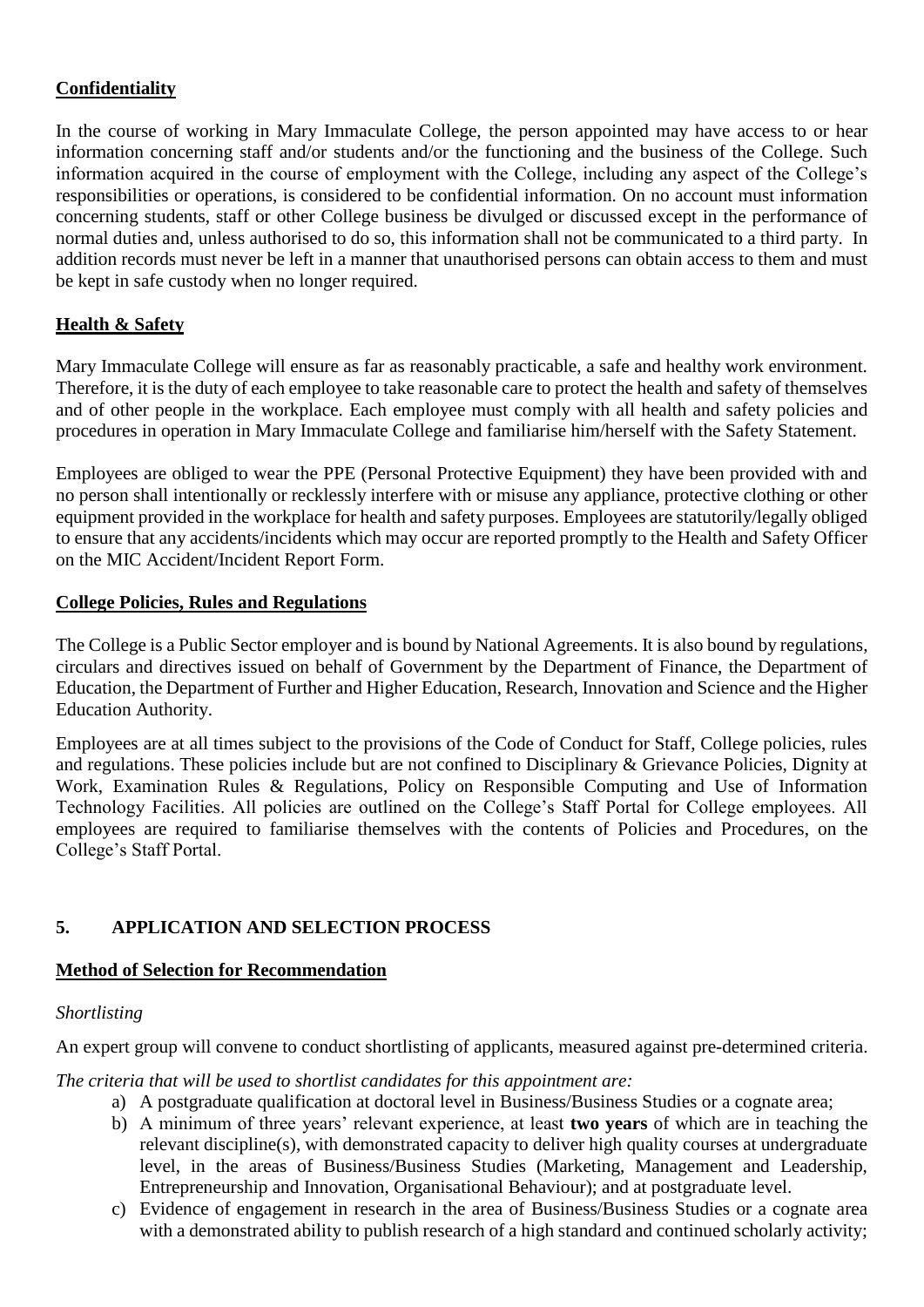- d) Experience of and a demonstrated commitment to excellence in undergraduate and postgraduate teaching, programme development and academic innovation;
- e) Experience supervising undergraduate research projects/dissertations; with the demonstrated capacity to supervise postgraduate research
- f) Experience of, and commitment to high-quality teaching and learning in a student-centred multidisciplinary environment and to working in an interdisciplinary setting;
- g) Competent user of ICT, with the ability to use digital skills in the classroom setting.

Normally the number of applications received for a position exceeds that required to fill the position. While a candidate may meet the eligibility requirements of the competition, if the numbers applying for the position are such that it would not be practical to interview everyone, the College may decide that a limited number will be called to interview. This is not to suggest that other candidates are necessarily unsuitable to undertake the job, rather that there are some candidates, based on their application, appear to be better qualified and/or have more relevant experience. It is incumbent, therefore upon the applicant, to ensure that all relevant information is included in their application and that they clearly identify how they meet the specified candidate criteria.

#### *Interview*

A recommendation for appointment will be made by an Interview Board. The appointment will be based on this recommendation, except where considerations of health or an unsuitable record in previous employment warrants a departure. A panel will be formed from which temporary appointments to the position of Teaching Fellow in Business Studies may be filled during the life of the panel (12 months).

Candidates must produce satisfactory documentary evidence of all training and experience claimed by them, if required.

#### **Medical Examination**

For the purpose of satisfying requirements as to health, successful candidates, before being appointed, may be required to undergo pre-employment health screening.

# **Garda Vetting**

Successful applicants may be required to participate in Garda vetting. Specific instruction on this process will be given at the appropriate time. Applicants who do not comply with the College's requirements in this regard will be excluded from consideration for appointment. Applicants who have resided outside Ireland for a cumulative period of 36 months or more over the age of 18 years must furnish a Foreign Police Clearance (FPC) from the country or countries of residence. Please note; any costs incurred in this process will be borne by the applicant.

#### **Making of Applications**

Applications must be submitted on an official application form in typed format. Application forms for this post may be downloaded from the Mary Immaculate College website. [www.mic.ul.ie/about-mic/vacancies.](http://www.mic.ul.ie/about-mic/vacancies) Handwritten or incomplete applications will not be accepted. Applications must be submitted by e-mail to [recruitment@mic.ul.ie](mailto:recruitment@mic.ul.ie) with the subject title **Teaching Fellow in Business Studies** no later than:

# **2pm on Wednesday 29th June 2022**

Late applications **cannot** be accepted.

Applications will be acknowledged within 2 working days of submission. Please be sure to check Spam and Junk folders as it may be redirected here by your account preferences. If you do not receive an acknowledgement within 2 working days of submitting your application please contact the HR Office by emailing [hr@mic.ul.ie.](mailto:hr@mic.ul.ie)

The College will not be responsible for any expenses, including travelling expenses, which candidates may